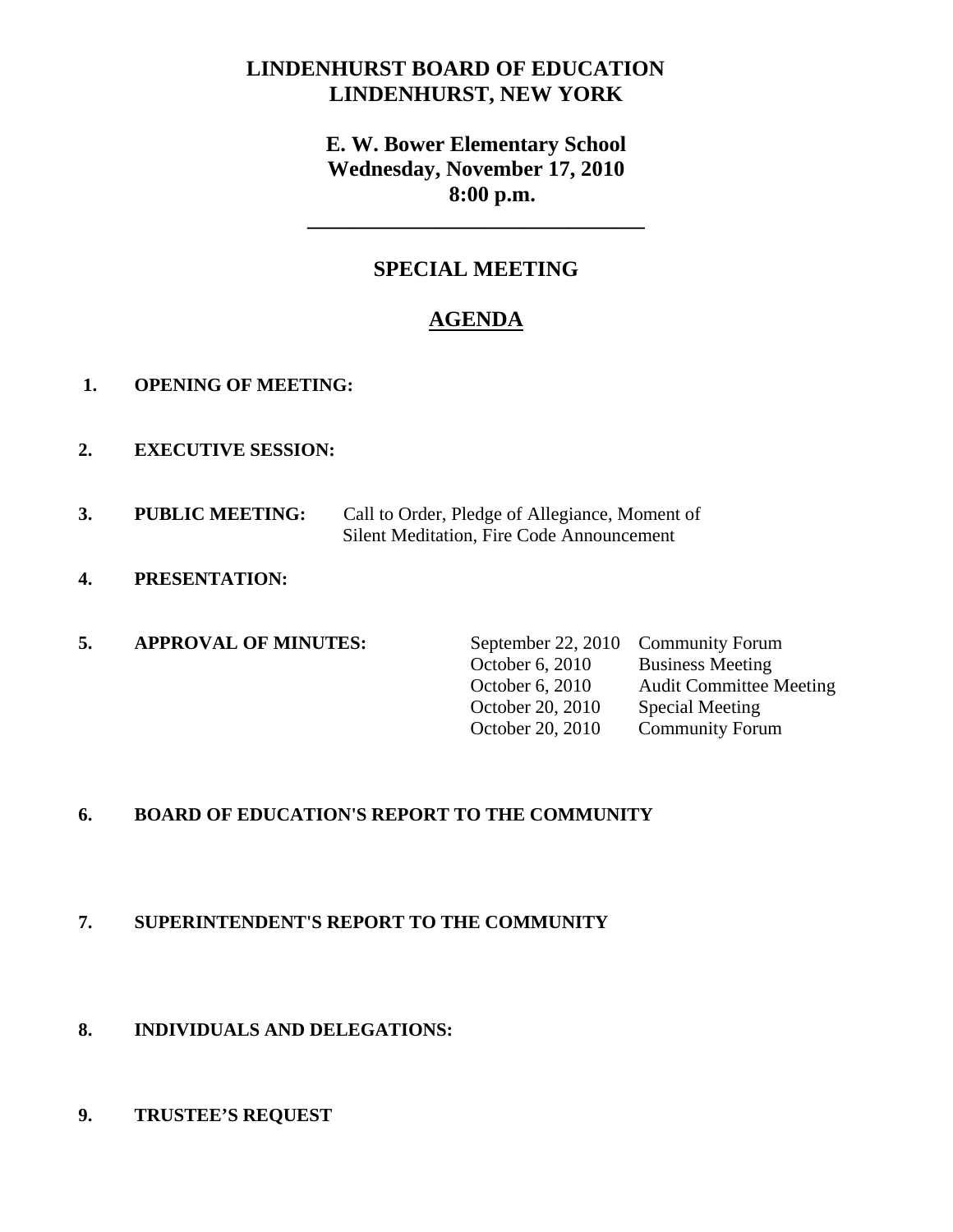### **10. SUPERINTENDENT'S RECOMMENDATIONS**

### **a. Recommendation: FIELD TRIPS**

 Recommended Action: Upon a motion made by \_\_\_\_\_\_\_\_\_\_\_\_\_\_\_\_\_\_\_, Seconded by \_\_\_\_\_\_\_\_\_\_\_\_\_, the following resolution is offered  $\overline{\phantom{a}}$ ,

 RESOLVED that the Board of Education, upon the recommendation of the Superintendent, Approves the following field trip(s):

### **High School**

| Saturday                 | January 8, 2010    |            | Approximately 80 members of the Ski Club (Grades)<br>$9 - 12$ ) will travel to Blue Mountain Ski Area in<br>Pennsylvania. Students will be transported via bus.                                              |  |  |
|--------------------------|--------------------|------------|--------------------------------------------------------------------------------------------------------------------------------------------------------------------------------------------------------------|--|--|
| Thursday-Sunday          | December 2-5, 2010 |            | One student will travel to Rochester, NY to perform<br>at the 2010 NYSSMA All-State Conference. Student<br>will travel to the conference by bus provided by<br>NYSSMA and will return home with her parents. |  |  |
| Note: See enclosed.      |                    |            |                                                                                                                                                                                                              |  |  |
| Vote on the motion:      |                    | Yes:       |                                                                                                                                                                                                              |  |  |
|                          |                    | No:        |                                                                                                                                                                                                              |  |  |
| Motion carried/defeated. |                    | Abstained: |                                                                                                                                                                                                              |  |  |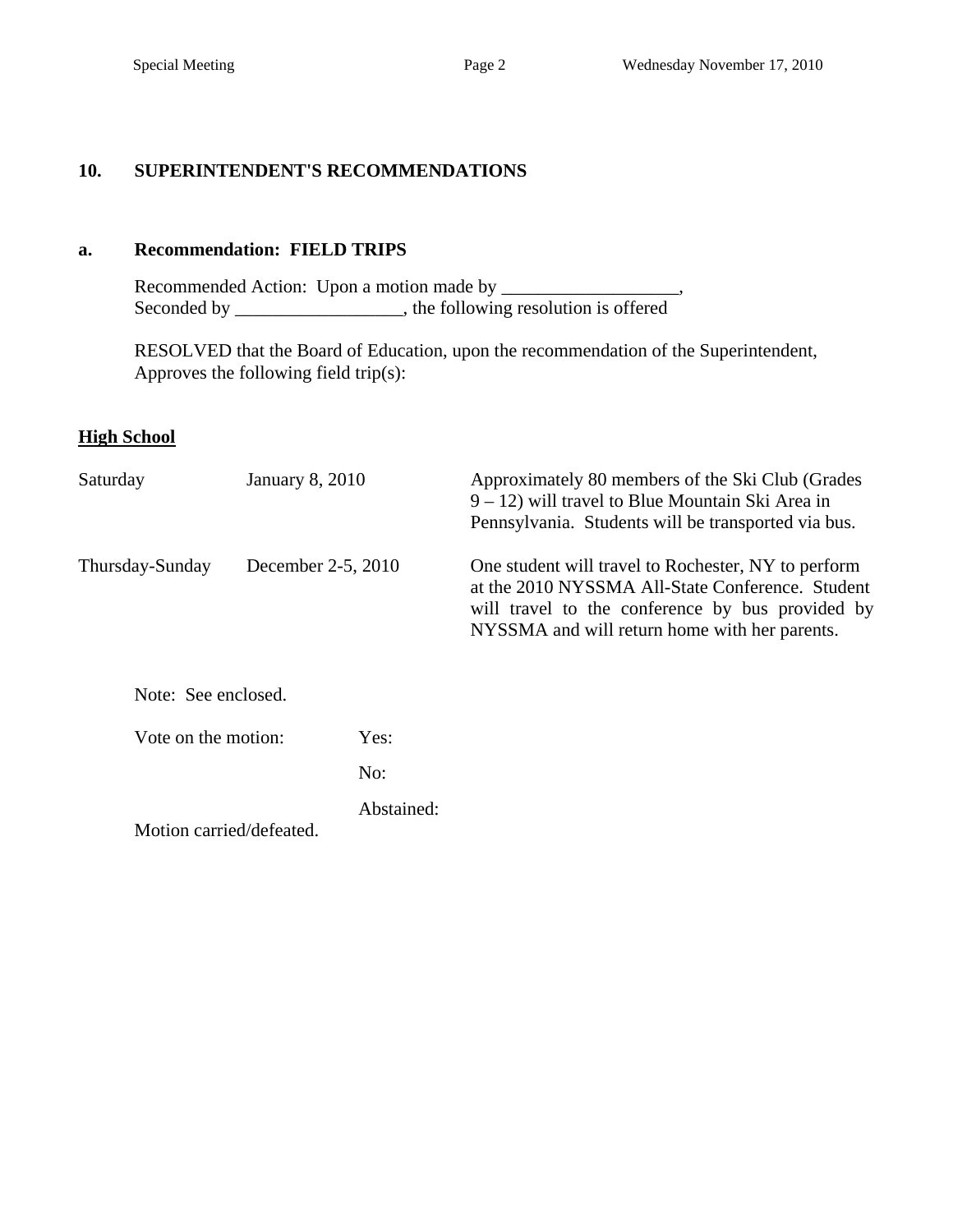### **b. Recommendation: NOTICE OF PUBLIC HEARING ON PROPOSED SCHOOL CLOSING**

Recommended Action: Upon a motion made by \_\_\_\_\_\_\_\_\_\_\_\_\_\_\_\_\_\_\_, Seconded by \_\_\_\_\_\_\_\_\_\_\_\_\_\_\_\_, the following resolution is offered

RESOLVED that the attached Notice of Public Hearing on Proposed School Closing be published in accordance with the provisions of Education Law Section 402-a.

Note: See enclosed

Vote on the motion: Yes:

No:

Abstained:

Motion carried/defeated.

### **c. Recommendation: PROFESSIONAL DEVELOPMENT PLAN TEAM MEMBERS**

 Recommended Action: Upon a motion made by \_\_\_\_\_\_\_\_\_\_\_\_\_\_\_\_\_\_\_, seconded by \_\_\_\_\_\_\_\_\_\_\_\_\_\_\_, the following resolution is offered

 RESOLVED that the Board of Education, upon recommendation of the Superintendent, and in accordance with New York State Education Regulations, approve the members of the Professional Development Plan Team for the 2010-2011 school year, as per the attached.

Note: See enclosed

Vote on the motion: Yes:

No:

Abstained:

Motion carried/defeated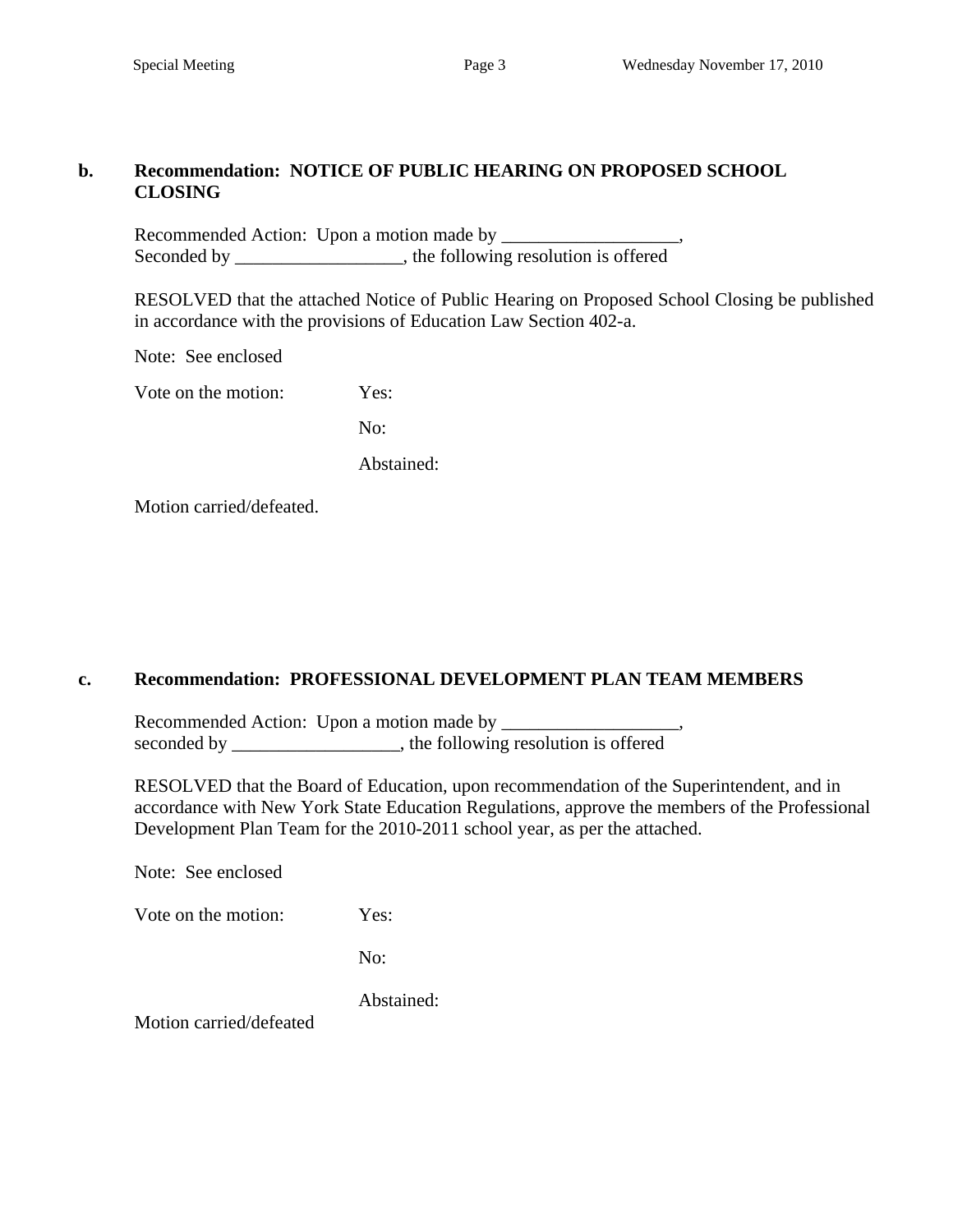### **d. Recommendation: OBSOLETE EQUIPMENT**

Recommended Action: Upon a motion made by \_\_\_\_\_\_\_\_\_\_\_\_\_\_\_\_\_\_\_, seconded by \_\_\_\_\_\_\_\_\_\_\_\_\_\_\_\_, the following resolution is offered

 RESOLVED that the Board of Education, upon the recommendation of the Superintendent approves the disposal of the following books:

- **RALL** 1 File cabinet All Steel Lind # 1060 1 File cabinet All Steel Lind # 1193 1 File cabinet Cole Steel Lind # 1195
- **ADMIN.** 1 Printer H.P. Desk Jet 840C Lind # 112990 1 Scanner H.P. Scan Jet 6300C Lind # 102127

Note: See enclosed

Vote on the motion: Yes:

No:

Abstained:

Motion carried/defeated

### **e. Recommendation: MEMORANDUM OF AGREEMENT**

Recommended Action: Upon a motion made by \_\_\_\_\_\_\_\_\_\_\_\_\_\_\_\_\_\_\_, Seconded by \_\_\_\_\_\_\_\_\_\_\_\_\_\_\_, the following resolution is offered

RESOLVED that the Board of Education, upon the recommendation of the Superintendent, approves the Memorandum of Agreement between the Board of Education of the Lindenhurst Union Free School District and the Teachers' Association of Lindenhurst, and authorizes the Board President to sign same.

Note: See enclosed

Vote on the motion: Yes:

No:

Abstained:

Motion carried/defeated.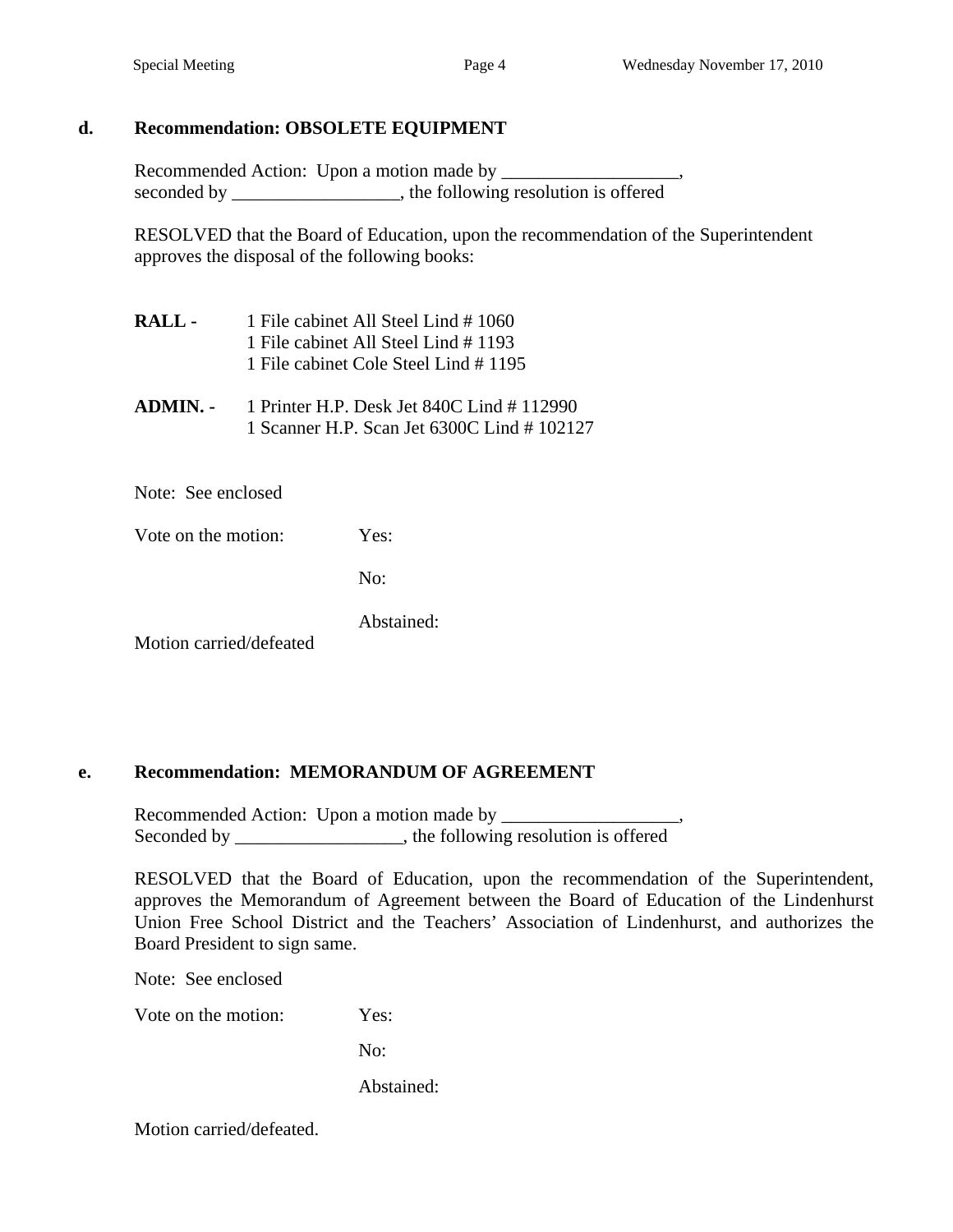### **f. Recommendation: MEMORANDUM OF AGREEMENT**

Recommended Action: Upon a motion made by \_\_\_\_\_\_\_\_\_\_\_\_\_\_\_\_\_\_\_, Seconded by \_\_\_\_\_\_\_\_\_\_\_\_\_\_\_, the following resolution is offered

RESOLVED that the Stipulation attached, with the District's custodial bargaining unit, is hereby approved, and the Board President is authorized to execute the same.

Note: See enclosed

Vote on the motion: Yes:

No:

Abstained:

Motion carried/defeated.

### **g. Recommendation: BUDGET TRANSFERS**

Recommended Action: Upon a motion made by Seconded by \_\_\_\_\_\_\_\_\_\_\_\_\_\_\_, the following resolution is offered

 RESOLVED that the Board of Education, upon the recommendation of the Superintendent, Approves the attached budget transfers over \$5,000.00.

Note: See enclosed.

| Vote on the motion: | Yes: |
|---------------------|------|
|---------------------|------|

No:

Abstained:

Motion carried/defeated.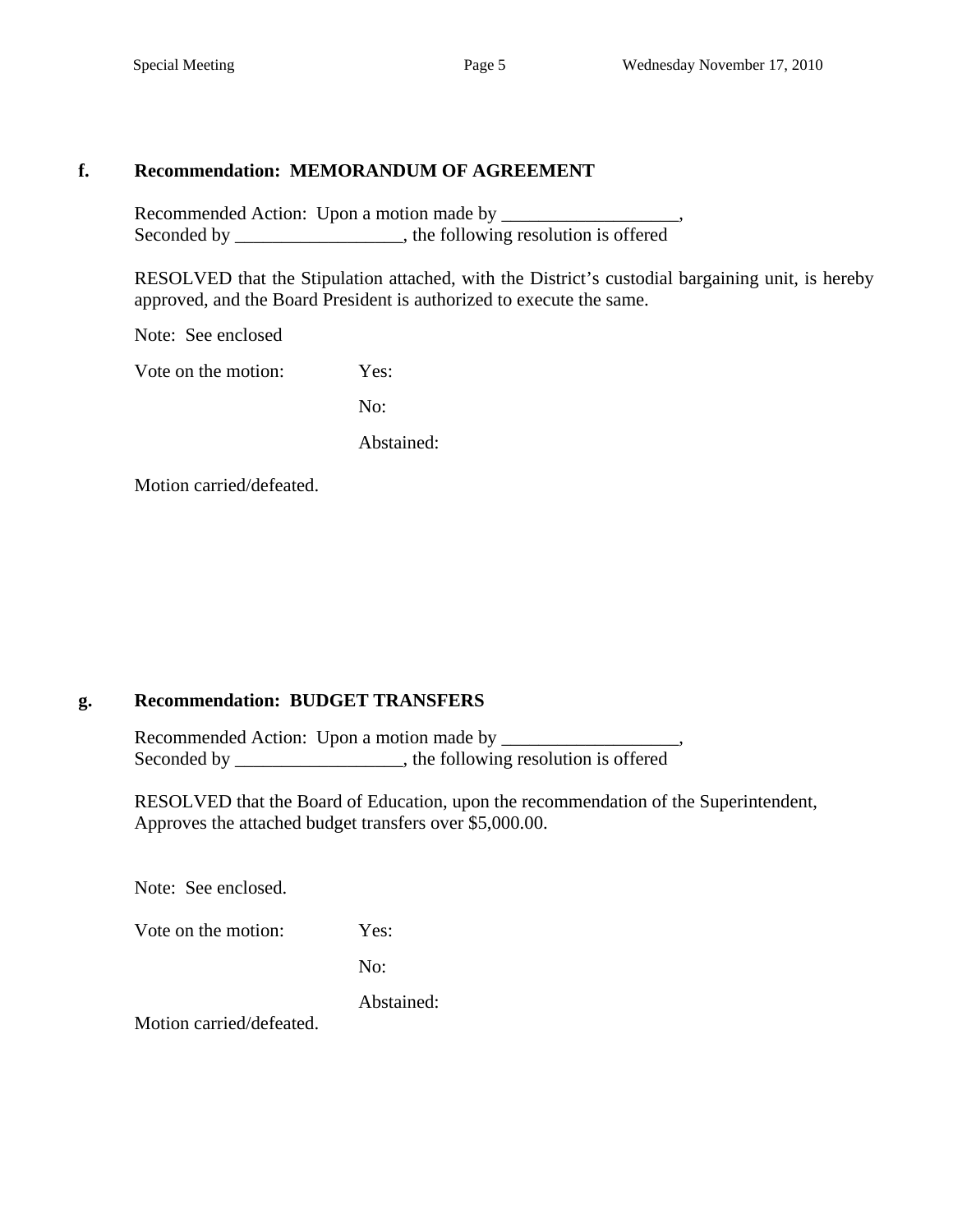# 11. SCHEDULES

| Schedule | $A-1$  | No. 7           | Personnel, Instructional<br>Resignations & Terminations              |
|----------|--------|-----------------|----------------------------------------------------------------------|
| Schedule | $A-1$  | No. 7-S         | <b>Athletic Supervision</b>                                          |
| Schedule | $A-2$  | No. 5           | Personnel, Instructional – Leave of Absence                          |
| Schedule | $A-3$  | No. 26          | Personnel, Instructional Appointments                                |
| Schedule | $A-3$  | No. 27          | Personnel, Instructional Appointments                                |
| Schedule | $A-3$  | No. 28          | Personnel, Instructional Appointments                                |
| Schedule | $A-3$  | No. 29          | Personnel, Instructional Appointments                                |
| Schedule | $AS-3$ | No. 8           | <b>Substitute Personnel Appointments</b>                             |
| Schedule | $B-1$  | No. 8           | Non-instructional Personnel -<br><b>Resignations or Terminations</b> |
| Schedule | $B-1$  | No. PT-6        | Non-instructional Personnel -<br><b>Resignations or Terminations</b> |
| Schedule | $B-3$  | No. 8           | Non-instructional Appointments                                       |
| Schedule | $B-3$  | <b>No. PT-8</b> | Non-instructional Appointments - Part-time                           |
| Schedule | D      | No. 18          | <b>Pupil Personnel Services</b>                                      |
| Schedule | D      | No. 18          | <b>Pupil Personnel Services</b>                                      |
| Schedule | OA/C   | No. 13          | <b>Outside Agencies/Consultants</b>                                  |
| Schedule | OA/C   | No. 14          | <b>Outside Agencies/Consultants</b>                                  |